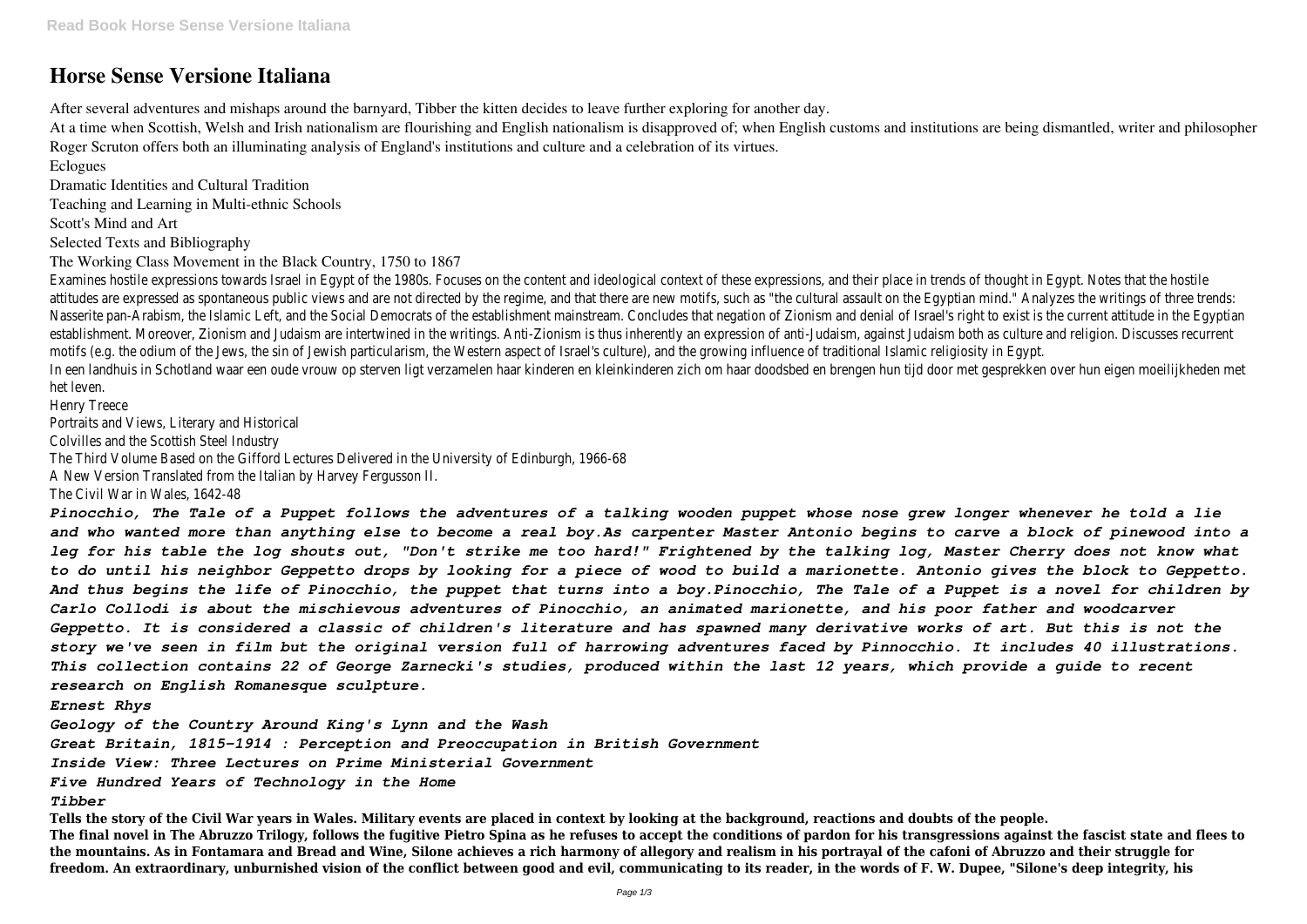**sufferings and aspirations, his radical sense of the world's wrongs. Exploring Scotland's Historic Landscapes England Man and Birds Studies in Shakespeare and His Contemporaries : Critical Essays Further Studies in Romanesque Sculpture Our Street Een man, op de vlucht voor oorlogsherinneringen en persoonlijk verdriet, ontmoet een fantasierijk figuur, eveneens oud-strijder, die a.h.w. uit verschillende persoonlijkheden is opgebouwd This memoir traces the geological history of the district from the muddy seas and volcanicity of the early Palaeozoic of 450 million years ago, via the deserts of the Trias and the shallow tropical and subtropical seas of the Jurassic and Cretaceous, to the last glaciation 18,000 years ago, when much of the district was covered by ice. Finally, it records the history of the period after the retreat of the ice when temperate climates returned and the broad hollow that was to become Fenland and the Wash became progressively filled with freshwater peats, estuarine muds and marine sands as sea level rose in response to the melting of the ice. The Seed Beneath the Snow Wittgenstein's Philosophy of Mind Bill Brandt Clocks in the British Museum The Italian Influence on Scottish Literature Croce Versus Gentile** *Biografieën van de Britse kinderboekenauteurs Henry Treece (1911-1966), Clive Staples Lewis (1898-1963) en Beatrix Potter (1866-1943). Music, Books on Music, and Sound RecordingsPinocchio, the Tale of a Puppet Rural Life in Wessex, 1500-1900*

John Conington (1825–69) was a towering figure in Victorian scholarship, not least because of his remarkably sensitive and literate commentaries on Virgil's Aeneid. The three-volume cloth edition of The Works *of Virgil, begun by Conington in 1852, has been unavailable for over a century, except in rare second-hand sets. Now, for the first time, the whole of Conington's work is being reissued in a set of six paperback volumes. Each volume includes a new introduction by an established scholar, setting Conington's commentary in context, as well as a general introduction to Conington's work by Philip Hardie, who offers a*

*A Preface to Hopkins*

*An Arrogant Oppressive Spirit*

*The Last Peacock*

*A Nation Under Siege Edward Thomas*

*fresh appreciation of the work.. The Rhins of Galloway district lies in the south-west of Scotland and marks the termination of the Southern Uplands against the North Channel. This memoir and the accompanying 1:50 000 solid geology map provide detailed subdivision of the Ordovician and Silurian turbidite strata. The conclusions are of significance to the Southern Uplands terrane as a whole and also to its equivalents in Ireland and maritime Canada. Other major sections of the memoir discuss the syn- and post-tectonic intrusive rocks, the development of the late Palaeozoic Stranraer half-graben and the regional structural framework as deduced from geophysical data.*

*Pinocchio, the Tale of a Puppet*

*'Race', Ethnicity, and Education*

*Geology of the Rhins of Galloway District*

*The Maritime History of Devon*

*Western all'italiana: The specialists*

*A Dialogue on Contemporary Italian Philosophy*

Over the last 17 years, Sutapa Biswas has been one of the leading artists of her generation. She has produced an evocative and challenging body of work, engaging with feminism, cultural identity and memory. This book examines the artists' oeuvre, and looks at all aspects of her working practice.

Old Soldiers

Politics Without Democracy

Music, Books on Music, and Sound Recordings